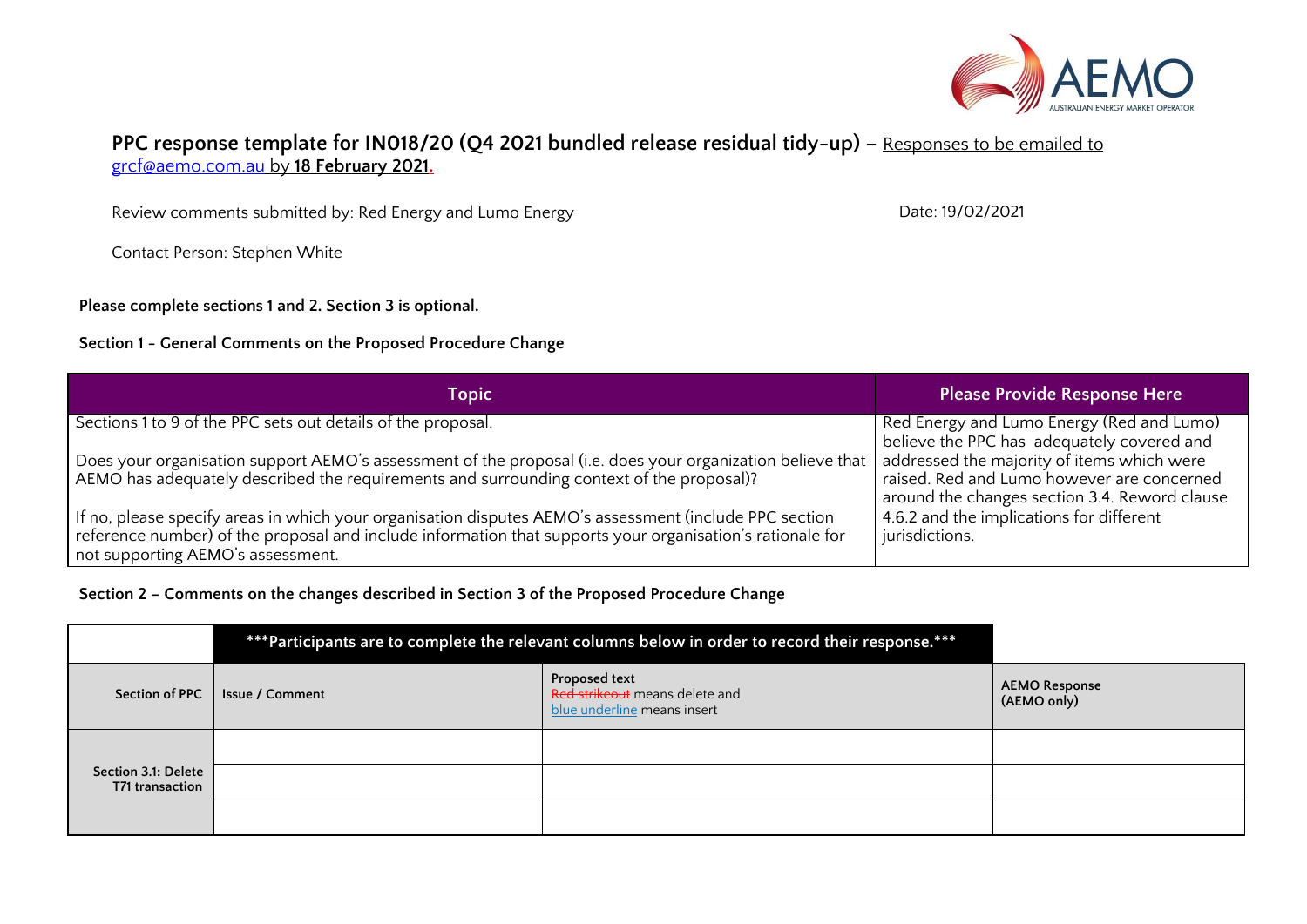| Section 3.2: Delete<br>T72 "Update to                       |                                                                                                                                                                                                                                                                                                                               |                                                                                                                                                                                                                                                                                                                                                                                                                                                          |  |
|-------------------------------------------------------------|-------------------------------------------------------------------------------------------------------------------------------------------------------------------------------------------------------------------------------------------------------------------------------------------------------------------------------|----------------------------------------------------------------------------------------------------------------------------------------------------------------------------------------------------------------------------------------------------------------------------------------------------------------------------------------------------------------------------------------------------------------------------------------------------------|--|
| Meter Route"<br>transaction                                 |                                                                                                                                                                                                                                                                                                                               |                                                                                                                                                                                                                                                                                                                                                                                                                                                          |  |
|                                                             |                                                                                                                                                                                                                                                                                                                               |                                                                                                                                                                                                                                                                                                                                                                                                                                                          |  |
|                                                             |                                                                                                                                                                                                                                                                                                                               |                                                                                                                                                                                                                                                                                                                                                                                                                                                          |  |
| Section 3.3: Add<br>event codes for                         |                                                                                                                                                                                                                                                                                                                               |                                                                                                                                                                                                                                                                                                                                                                                                                                                          |  |
| <b>CDN/CDR</b>                                              |                                                                                                                                                                                                                                                                                                                               |                                                                                                                                                                                                                                                                                                                                                                                                                                                          |  |
|                                                             |                                                                                                                                                                                                                                                                                                                               |                                                                                                                                                                                                                                                                                                                                                                                                                                                          |  |
| Section 3.4: Reword<br>clause 4.6.2                         | The PPC seeks to apply this clause for all<br>jurisdictions however the wording in Participant<br>Build Pack 3: B2B System Interface Definitions does<br>not support this.<br>AEMO has referenced the National Energy Retail<br>Rules in this section however Red and Lumo note<br>that the NERR does not apply for Victoria. | Under the National Energy Retail Rules, the Retailer must:<br>(i) Initiate a CustomerDetailsNotification when customer details change.<br>(ii) Provide a CustomerDetailsNotification in response to a valid<br>CustomerDetailsRequest. See section 4.6.3 for further details on<br>CustomerDetailsRequest.<br>Red and Lumo propose that this section be reworded to reference the<br>relevant regulatory instruments for each jurisdiction as necessary. |  |
|                                                             |                                                                                                                                                                                                                                                                                                                               |                                                                                                                                                                                                                                                                                                                                                                                                                                                          |  |
|                                                             |                                                                                                                                                                                                                                                                                                                               |                                                                                                                                                                                                                                                                                                                                                                                                                                                          |  |
|                                                             |                                                                                                                                                                                                                                                                                                                               |                                                                                                                                                                                                                                                                                                                                                                                                                                                          |  |
| Section 3.5: Align<br>data dictionary with<br>aseXML schema |                                                                                                                                                                                                                                                                                                                               |                                                                                                                                                                                                                                                                                                                                                                                                                                                          |  |
|                                                             |                                                                                                                                                                                                                                                                                                                               |                                                                                                                                                                                                                                                                                                                                                                                                                                                          |  |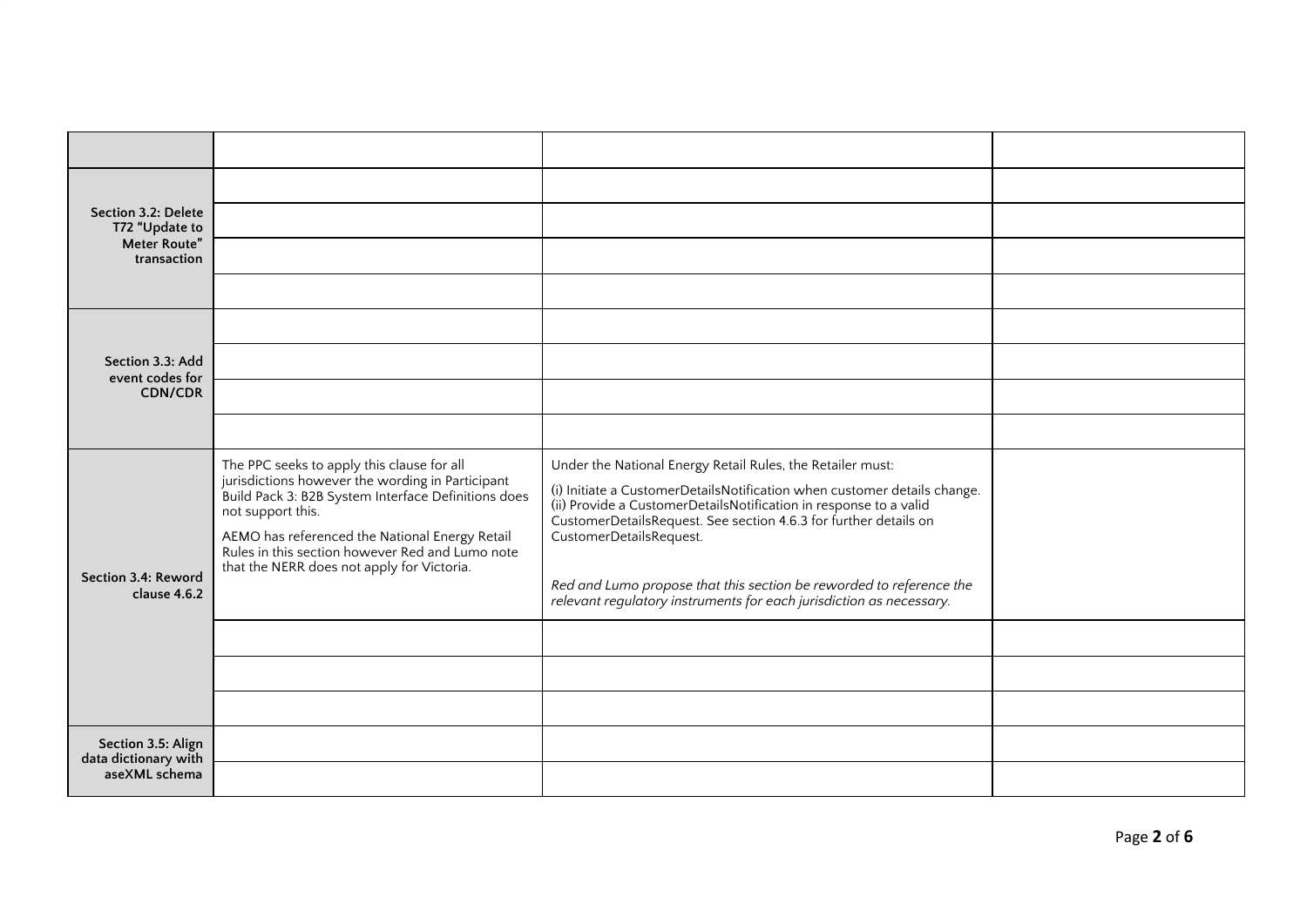| Section 3.6: Manifest<br>errors and other |  |  |
|-------------------------------------------|--|--|
| non-controversial<br>changes              |  |  |
|                                           |  |  |
| Section 3.7: Diagram<br>changes           |  |  |
|                                           |  |  |
|                                           |  |  |
|                                           |  |  |
| Section 3.8:<br>CustomerTitle<br>element  |  |  |
|                                           |  |  |
|                                           |  |  |
|                                           |  |  |

**Section 3 – Corrections to typographical or administrative errors in collating the documents**

**\*\*\*Participants are to complete the relevant columns below in order to record their response.\*\*\***

**Ref #1 – B2B Service Order Specifications – Part 1**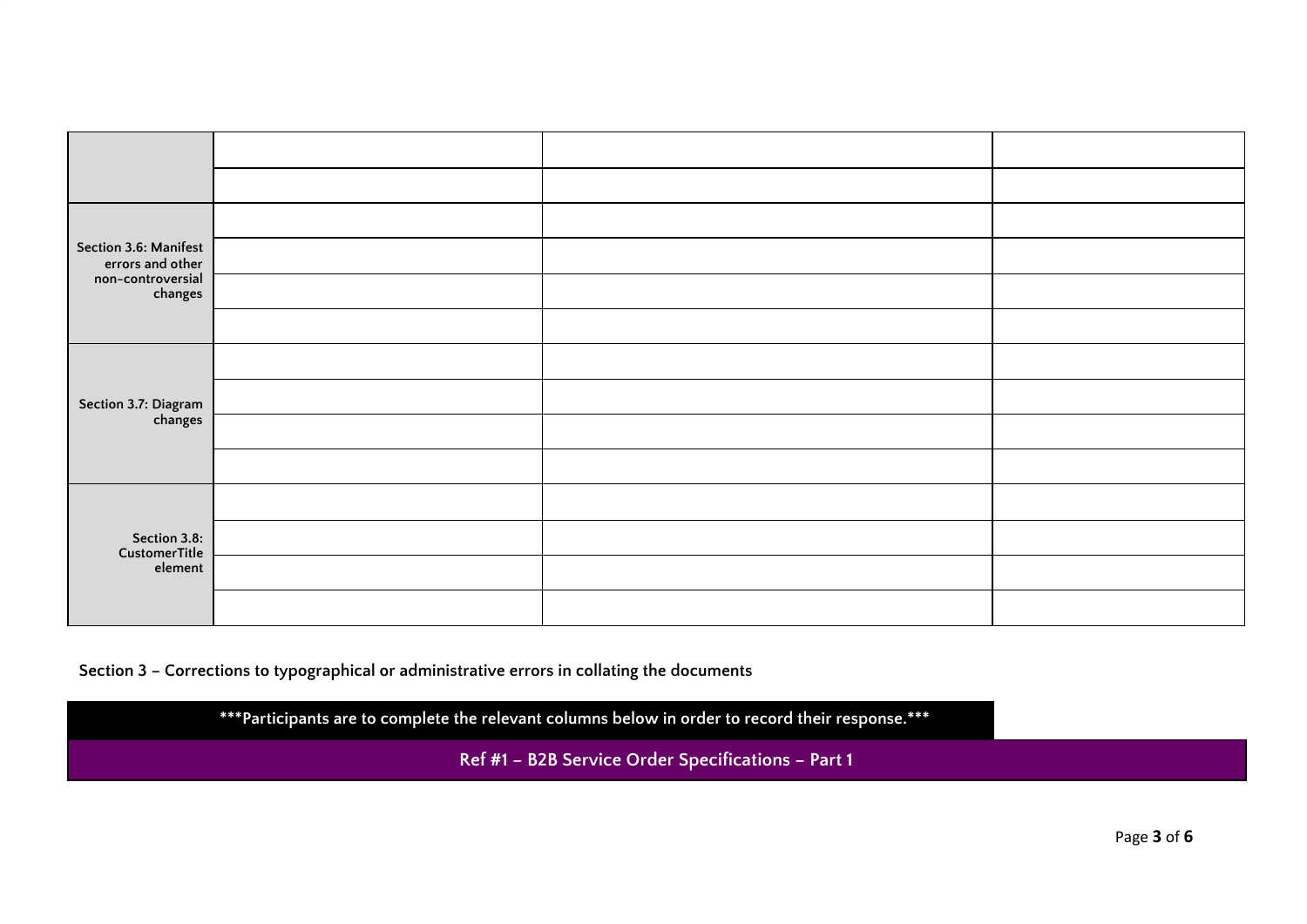| <b>RMP Clause #</b>                                     | Issue / Comment | <b>Proposed text</b><br>Red strikeout means delete and<br>blue underline means insert | <b>AEMO Response</b><br>(AEMO only) |
|---------------------------------------------------------|-----------------|---------------------------------------------------------------------------------------|-------------------------------------|
|                                                         |                 |                                                                                       |                                     |
|                                                         |                 |                                                                                       |                                     |
|                                                         |                 | Ref #2 - B2B Service Order Specifications - Part 2                                    |                                     |
|                                                         |                 |                                                                                       |                                     |
|                                                         |                 |                                                                                       |                                     |
| Ref #3 - Spec Pack FRC B2B System Interface Definitions |                 |                                                                                       |                                     |
|                                                         |                 |                                                                                       |                                     |
|                                                         |                 |                                                                                       |                                     |
| Ref #4 - Gas Interface Protocol (NSW-ACT)               |                 |                                                                                       |                                     |
|                                                         |                 |                                                                                       |                                     |
|                                                         |                 |                                                                                       |                                     |
| Ref #5 - Gas Interface Protocol (Queensland)            |                 |                                                                                       |                                     |
|                                                         |                 |                                                                                       |                                     |
|                                                         |                 |                                                                                       |                                     |
| Ref #6 - Gas Interface Protocol (Victoria)              |                 |                                                                                       |                                     |
|                                                         |                 |                                                                                       |                                     |
|                                                         |                 |                                                                                       |                                     |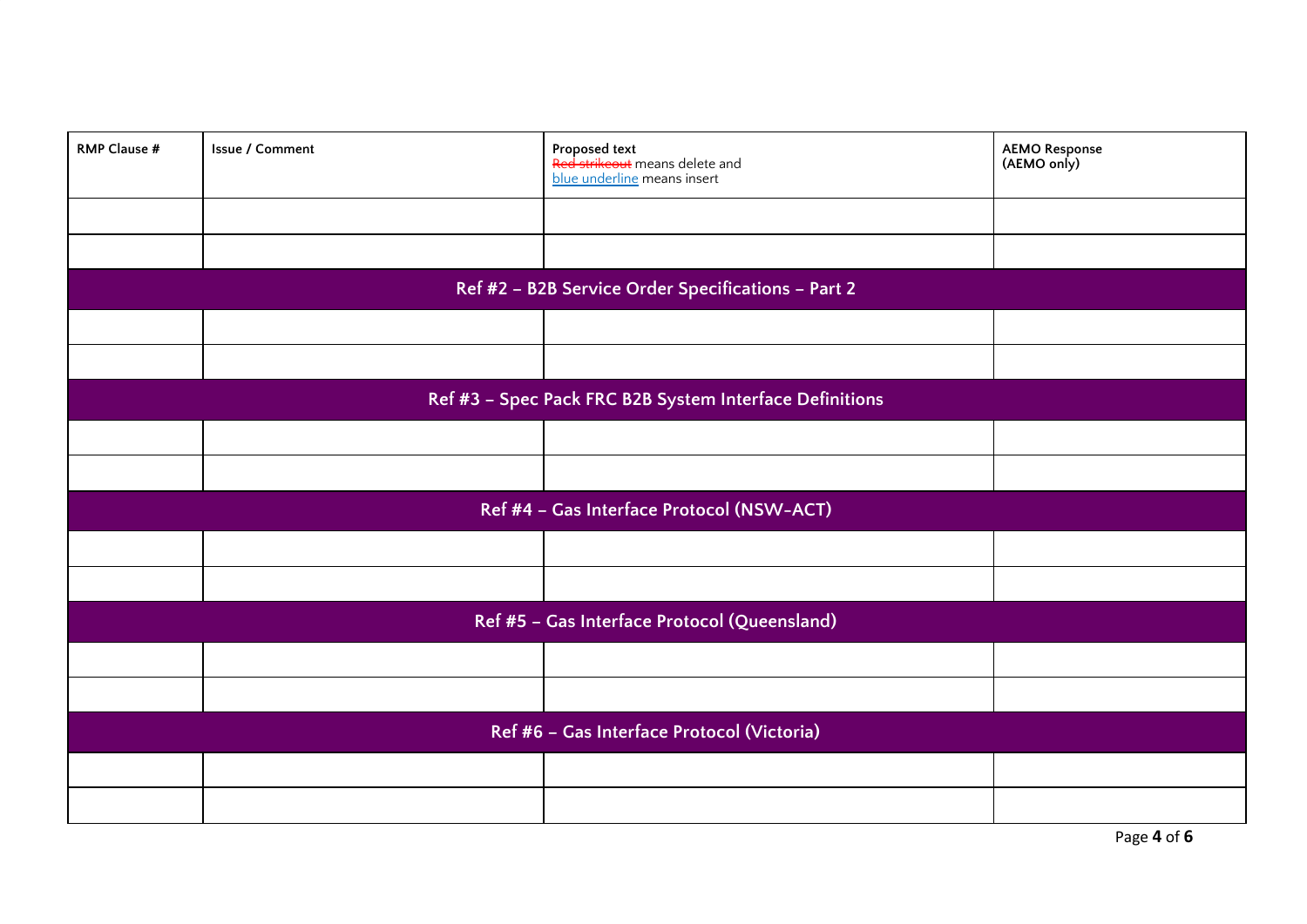| Ref #7 - PBP 1 - Process Flow Diagrams              |                                                |                                                    |  |
|-----------------------------------------------------|------------------------------------------------|----------------------------------------------------|--|
|                                                     |                                                |                                                    |  |
|                                                     |                                                |                                                    |  |
|                                                     |                                                | Ref #8 - PBP1 - Process Flow Table of Transactions |  |
|                                                     |                                                |                                                    |  |
|                                                     |                                                |                                                    |  |
|                                                     | Ref #9 - PBP 1 - CSV Data Format Specification |                                                    |  |
|                                                     |                                                |                                                    |  |
|                                                     |                                                |                                                    |  |
| Ref #10 - PBP3 - B2B System Interface Definitions   |                                                |                                                    |  |
|                                                     |                                                |                                                    |  |
|                                                     |                                                |                                                    |  |
| Ref #11 - PBP5 - NSW-ACT Specific Build Pack        |                                                |                                                    |  |
|                                                     |                                                |                                                    |  |
|                                                     |                                                |                                                    |  |
| Ref #12 - PBP6 - NSW-ACT (Wagga Wagga and Tamworth) |                                                |                                                    |  |
|                                                     |                                                |                                                    |  |
|                                                     |                                                |                                                    |  |